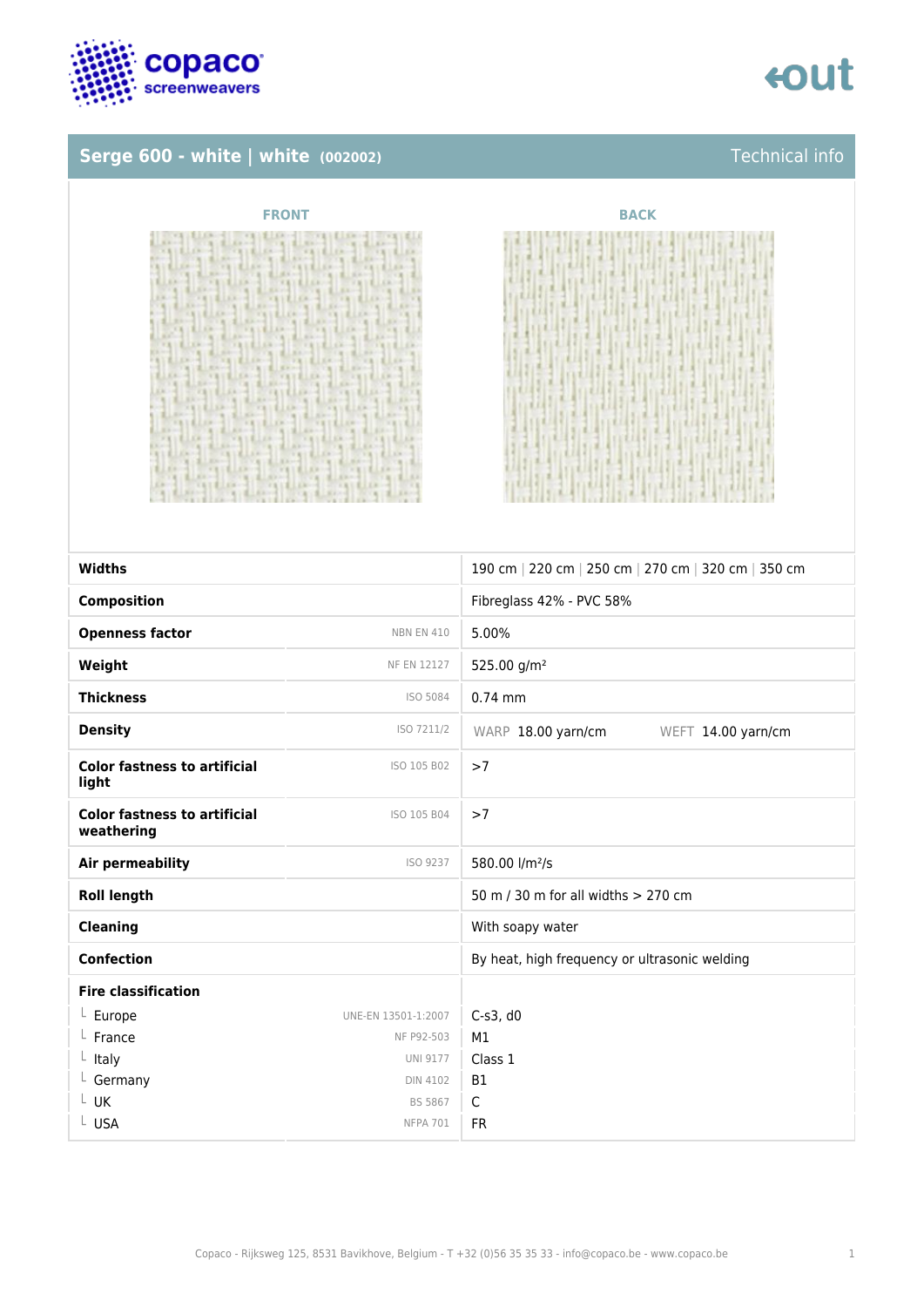

## tout

## **Serge 600 - white | white (002002)**

| <b>Technical inf</b> |  |
|----------------------|--|

| <b>Tear strength</b>                                   | ISO 4674-1 methode 2 |                     |                      |
|--------------------------------------------------------|----------------------|---------------------|----------------------|
| $L$ Original                                           |                      | WARP 8.50 daN       | <b>WEFT 7.50 daN</b> |
| $\perp$ After climatic chamber -30°C                   |                      | WARP 7.80 daN       | WEFT 7.50 daN        |
| $\perp$ After climatic chamber +70°C                   |                      | WARP 8.20 daN       | WEFT 7.20 daN        |
| <b>Elongation up to break</b>                          | ISO 1421             |                     |                      |
| $L$ Original                                           |                      | <b>WARP 3.10 %</b>  | WEFT 2.75 %          |
| $\perp$ After color fastness to artificial light       |                      | <b>WARP 4.00 %</b>  | <b>WEFT 2.90 %</b>   |
| $\perp$ After colour fastness to artificial weathering |                      | <b>WARP 3.50 %</b>  | <b>WEFT 2.80 %</b>   |
| $\perp$ After climatic chamber -30°C                   |                      | <b>WARP 3.00 %</b>  | WEFT 2.50 %          |
| $\perp$ After climatic chamber +70°C                   |                      | <b>WARP 2.85 %</b>  | WEFT 2.50 %          |
| <b>Breaking strength</b>                               | ISO 1421             |                     |                      |
| $L$ Original                                           |                      | WARP 260.00 daN/5cm | WEFT 225.00 daN/5cm  |
| $\perp$ After color fastness to artificial light       |                      | WARP 240.00 daN/5cm | WEFT 220.00 daN/5cm  |
| $\perp$ After colour fastness to artificial weathering |                      | WARP 240.00 daN/5cm | WEFT 225.00 daN/5cm  |
| $\perp$ After climatic chamber -30°C                   |                      | WARP 225.00 daN/5cm | WEFT 200.00 daN/5cm  |
| $\perp$ After climatic chamber +70°C                   |                      | WARP 180.00 daN/5cm | WEFT 185.00 daN/5cm  |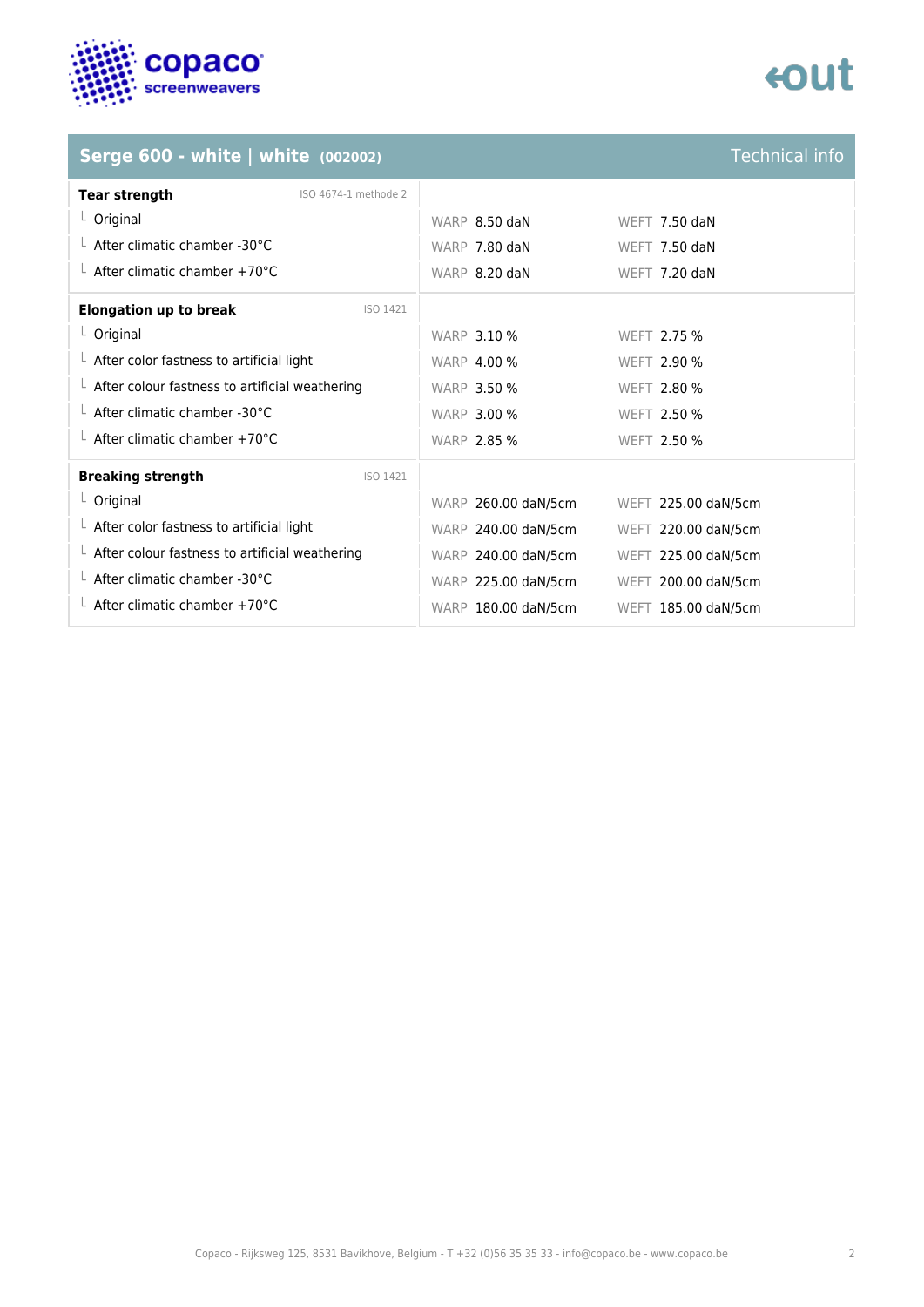

### **Front - Interior** Serge 600 - white | white (002002)

| <b>Visual properties</b> |  |  |
|--------------------------|--|--|
|                          |  |  |

| Tv = Visual light transmittance | 21.20% |
|---------------------------------|--------|
| Tuv = UV transmittance          | 4.30%  |

| Solar energetic properties      |        |
|---------------------------------|--------|
| As = Solar absorptance          | 13.20% |
| $Rs = Solar$ reflectance        | 65.90% |
| <b>Ts = Solar transmittance</b> | 21.00% |

| Fabric + glazing: G-factor |      |      |      |      |
|----------------------------|------|------|------|------|
|                            | G    | Te   | Qi   | SC   |
| <b>Glazing A</b>           | 0.36 | 0.18 | 0.17 | 0.42 |
| <b>Glazing B</b>           | 0.37 | 0.16 | 0.21 | 0.49 |
| <b>Glazing C</b>           | 0.36 | 0.13 | 0.23 | 0.61 |
| <b>Glazing D</b>           | 0.25 | 0.08 | 0.18 | 0.78 |

G = Total solar energy transmittance / Te = Direct solar transmittance / Qi = Secondary heat transfer factor / SC = Shading coefficient

| Visual comfort                  |         |                    |
|---------------------------------|---------|--------------------|
| Normal solar transmittance      | Class 4 | Very good effect   |
| Glare control                   | Class 1 | Little effect      |
| <b>Privacy night</b>            | Class 2 | Moderate effect    |
| Visual contact with the outside | Class 0 | Very little effect |
| <b>Daylight utilisation</b>     | Class 2 | Moderate effect    |

| Thermal comfort G-factor = Total solar energy transmittance                  |         |         |         |  |
|------------------------------------------------------------------------------|---------|---------|---------|--|
| <b>Glazing C</b><br><b>Glazing B</b><br><b>Glazing D</b><br><b>Glazing A</b> |         |         |         |  |
| Class 1                                                                      | Class 1 | Class 1 | Class 2 |  |

| Thermal comfort Qi-factor = Secondary heat transfer factor                   |         |         |         |
|------------------------------------------------------------------------------|---------|---------|---------|
| <b>Glazing C</b><br><b>Glazing B</b><br><b>Glazing D</b><br><b>Glazing A</b> |         |         |         |
| Class 2                                                                      | Class 1 | Class 1 | Class 2 |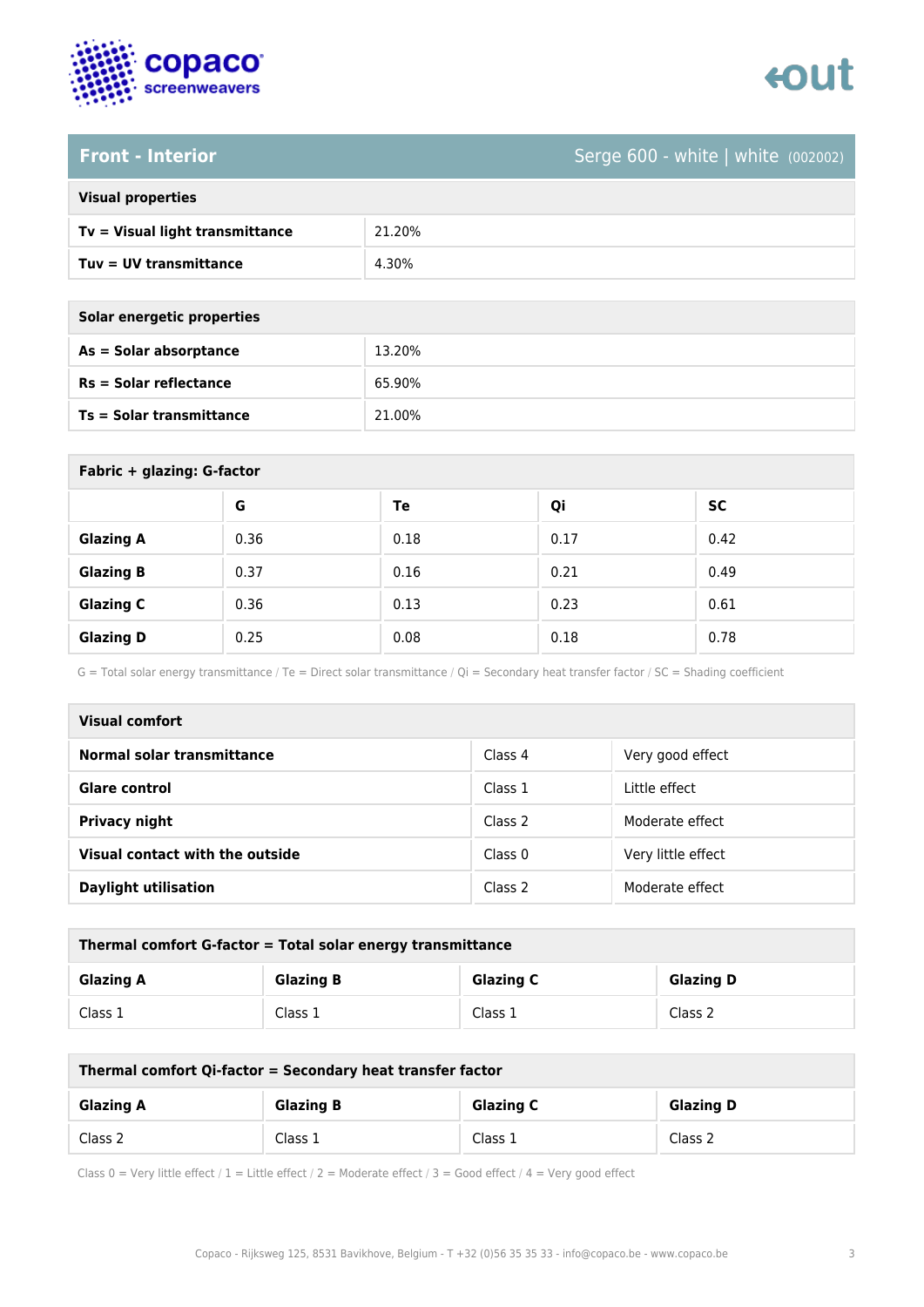

### **Back - Interior** Serge 600 - white | white (002002)

| <b>Visual properties</b> |  |  |
|--------------------------|--|--|

| Tv = Visual light transmittance | 21.20% |
|---------------------------------|--------|
| Tuy = UV transmittance          | 4.30%  |

| Solar energetic properties      |        |  |
|---------------------------------|--------|--|
| As = Solar absorptance          | 12.70% |  |
| $Rs = Solar$ reflectance        | 66.30% |  |
| <b>Ts = Solar transmittance</b> | 21.00% |  |

| Fabric + glazing: G-factor |      |      |      |           |
|----------------------------|------|------|------|-----------|
|                            | G    | Te   | Qi   | <b>SC</b> |
| <b>Glazing A</b>           | 0.35 | 0.18 | 0.17 | 0.42      |
| <b>Glazing B</b>           | 0.37 | 0.16 | 0.21 | 0.48      |
| <b>Glazing C</b>           | 0.36 | 0.13 | 0.23 | 0.60      |
| <b>Glazing D</b>           | 0.25 | 0.08 | 0.17 | 0.78      |

G = Total solar energy transmittance / Te = Direct solar transmittance / Qi = Secondary heat transfer factor / SC = Shading coefficient

| Visual comfort                  |         |                    |  |  |
|---------------------------------|---------|--------------------|--|--|
| Normal solar transmittance      | Class 4 | Very good effect   |  |  |
| Glare control                   | Class 1 | Little effect      |  |  |
| <b>Privacy night</b>            | Class 2 | Moderate effect    |  |  |
| Visual contact with the outside | Class 0 | Very little effect |  |  |
| <b>Daylight utilisation</b>     | Class 2 | Moderate effect    |  |  |

| Thermal comfort G-factor = Total solar energy transmittance                  |         |         |         |  |
|------------------------------------------------------------------------------|---------|---------|---------|--|
| <b>Glazing C</b><br><b>Glazing B</b><br><b>Glazing D</b><br><b>Glazing A</b> |         |         |         |  |
| Class 1                                                                      | Class 1 | Class 1 | Class 2 |  |

| Thermal comfort Qi-factor = Secondary heat transfer factor                   |         |         |         |  |
|------------------------------------------------------------------------------|---------|---------|---------|--|
| <b>Glazing C</b><br><b>Glazing B</b><br><b>Glazing D</b><br><b>Glazing A</b> |         |         |         |  |
| Class 2                                                                      | Class 1 | Class 1 | Class 2 |  |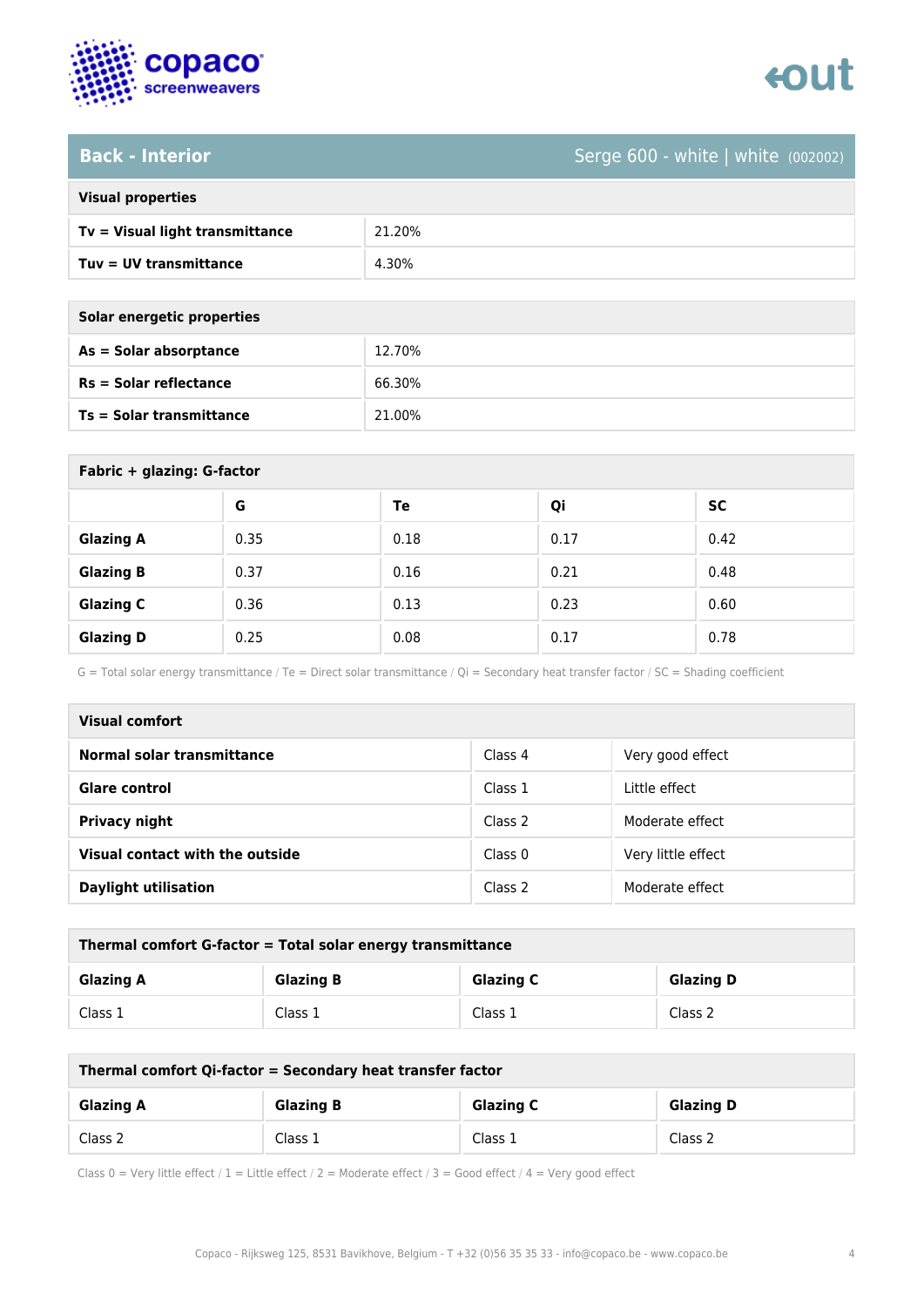

# tout

Front - Exterior **Serge 600 - white (002002)** 

| <b>Visual properties</b> |  |
|--------------------------|--|

| Tv = Visual light transmittance | 21.20% |
|---------------------------------|--------|
| Tuy = UV transmittance          | 4.30%  |

| Solar energetic properties |        |  |
|----------------------------|--------|--|
| As = Solar absorptance     | 13.20% |  |
| $Rs = Solar$ reflectance   | 65.90% |  |
| Ts = Solar transmittance   | 21.00% |  |

| Fabric + glazing: G-factor |      |      |      |           |
|----------------------------|------|------|------|-----------|
|                            | G    | Te   | Qi   | <b>SC</b> |
| <b>Glazing A</b>           | 0.22 | 0.18 | 0.04 | 0.26      |
| <b>Glazing B</b>           | 0.20 | 0.16 | 0.04 | 0.26      |
| <b>Glazing C</b>           | 0.15 | 0.13 | 0.02 | 0.26      |
| <b>Glazing D</b>           | 0.10 | 0.07 | 0.03 | 0.32      |

G = Total solar energy transmittance / Te = Direct solar transmittance / Qi = Secondary heat transfer factor / SC = Shading coefficient

| Thermal comfort G-factor = Total solar energy transmittance                  |         |         |         |  |
|------------------------------------------------------------------------------|---------|---------|---------|--|
| <b>Glazing C</b><br><b>Glazing B</b><br><b>Glazing D</b><br><b>Glazing A</b> |         |         |         |  |
| Class 2                                                                      | Class 2 | Class 2 | Class 3 |  |

| Thermal comfort Qi-factor = Secondary heat transfer factor                   |         |         |         |  |
|------------------------------------------------------------------------------|---------|---------|---------|--|
| <b>Glazing C</b><br><b>Glazing B</b><br><b>Glazing D</b><br><b>Glazing A</b> |         |         |         |  |
| Class 3                                                                      | Class 3 | Class 4 | Class 3 |  |